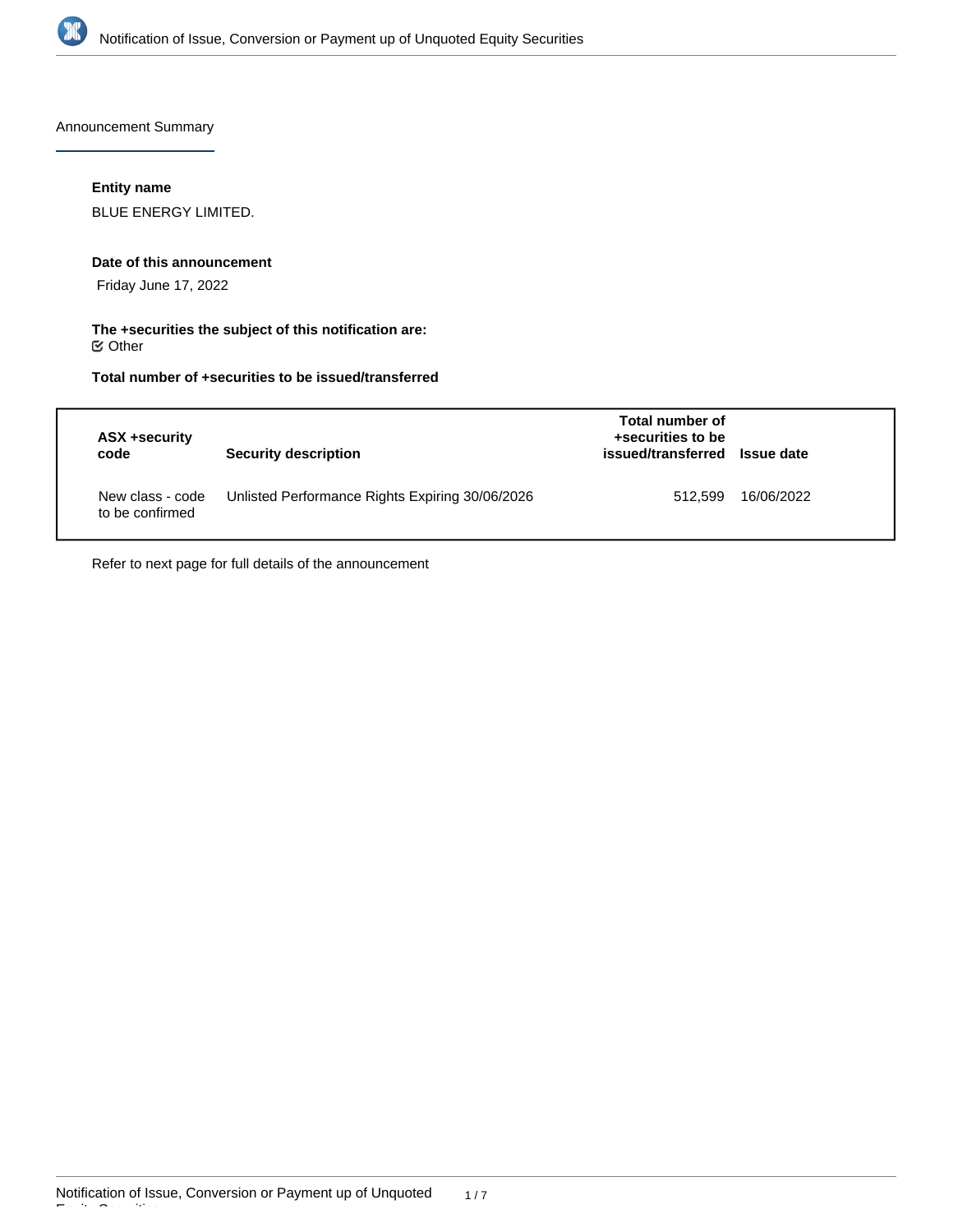

Part 1 - Entity and announcement details

# **1.1 Name of entity**

BLUE ENERGY LIMITED.

We (the entity named above) give notice of the issue, conversion or payment up of the following unquoted +securities.

**1.2 Registered number type** ABN

**Registration number** 14054800378

**1.3 ASX issuer code**

BLU

# **1.4 The announcement is**

New announcement

# **1.5 Date of this announcement**

17/6/2022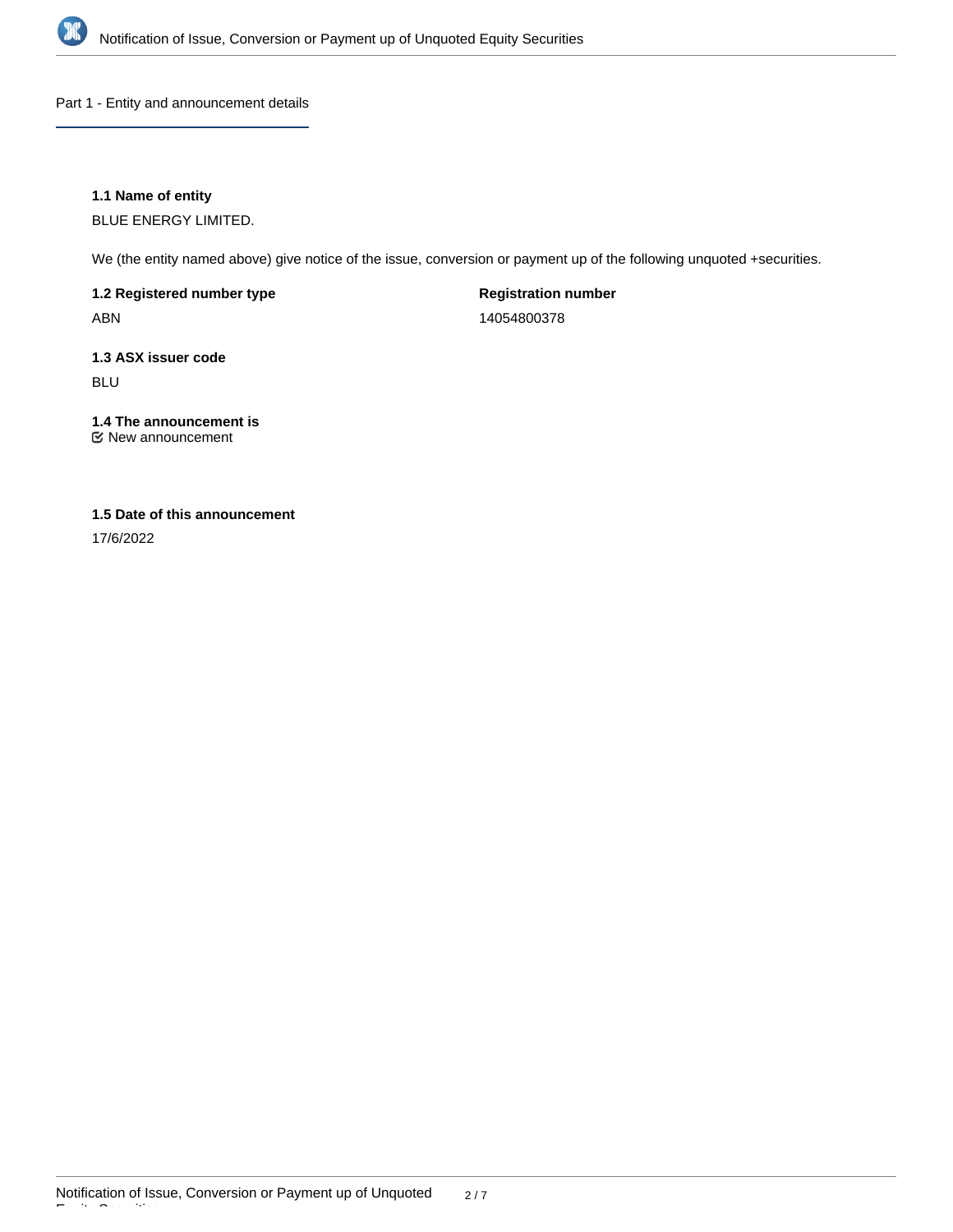

# Part 2 - Issue details

**2.1 The +securities the subject of this notification are:**

Other

# **Please specify**

Employee Performance Rights Expiry 30/06/2026

## **2.2a This notification is given in relation to an issue of +securities in a class which is not quoted on ASX and which:**

does not have an existing ASX security code ("new class")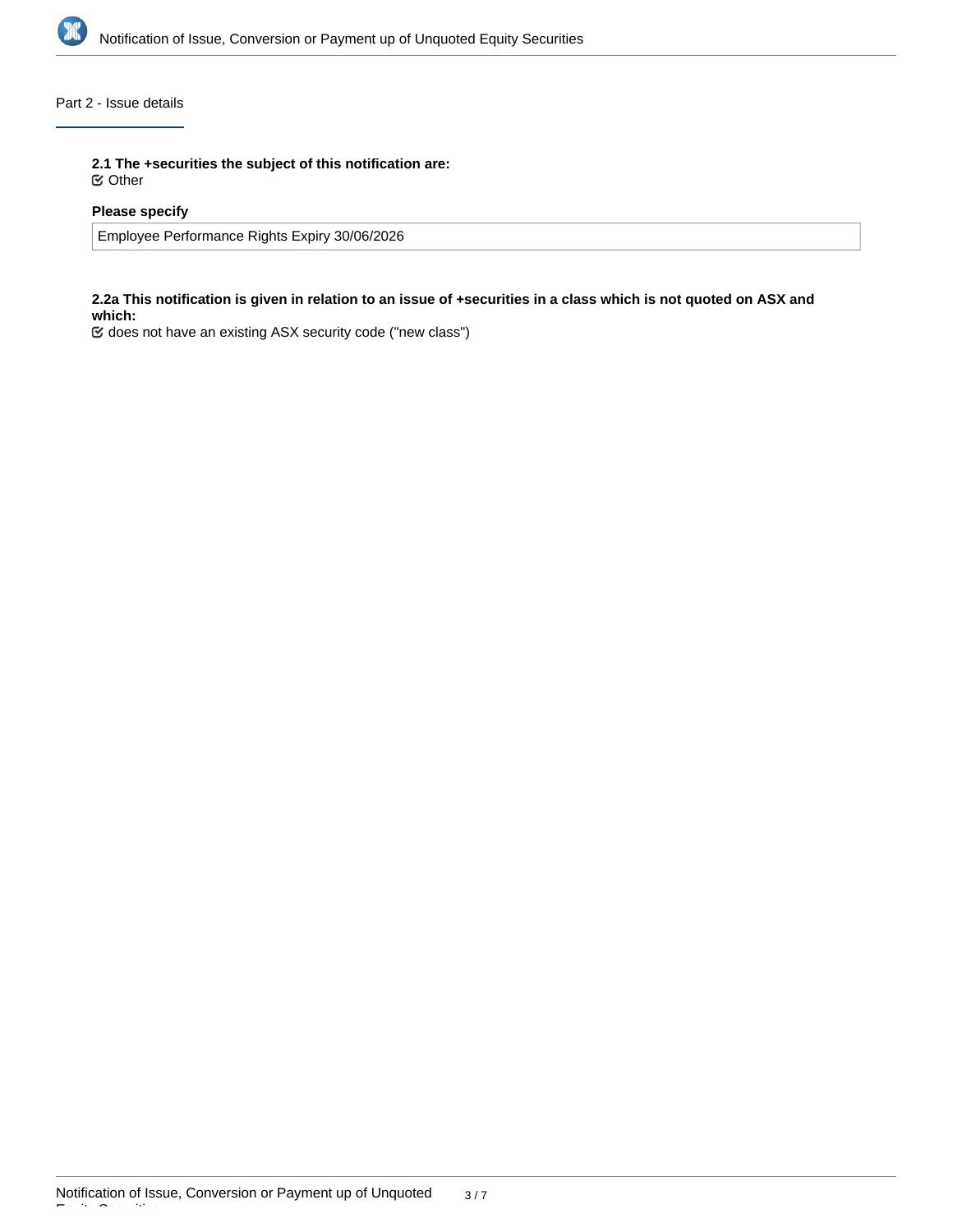

Part 3C - number and type of +securities the subject of this notification (new class) where issue has not previously been notified to ASX

#### in an Appendix 3B

#### **New +securities**

| ASX +security code                                                                                                | +Security description                           |
|-------------------------------------------------------------------------------------------------------------------|-------------------------------------------------|
| New class - code to be confirmed                                                                                  | Unlisted Performance Rights Expiring 30/06/2026 |
| +Security type                                                                                                    | <b>ISIN code</b>                                |
| Other                                                                                                             |                                                 |
| Date the +securities the subject of this notification were issued<br>16/6/2022                                    |                                                 |
| Will all the +securities issued in this class rank equally in all respects from their issue date?<br>$\alpha$ Yes |                                                 |
|                                                                                                                   |                                                 |

## **Please provide a URL link for a document lodged with ASX setting out the material terms of the +securities being issued.**

#### **Any other information the entity wishes to provide about the +securities the subject of this notification**

Performance Rights have been issued to staff under the Company's Employee Equity Incentive Plan

**Please provide any further information needed to understand the circumstances in which you are notifying the issue of these +securities to ASX, including why the issue of the +securities has not been previously announced to the market in an Appendix 3B**

Details of the issue of these securities were contained in an Appendix 3B lodged 10 June 2022. Please refer to: [https://cd](https://cdn-api.markitdigital.com/apiman-gateway/ASX/asx-research/1.0/file/2924-02530862-2A1378800?access_token=83ff96335c2d45a094df02a206a39ff4) [n-api.markitdigital.com/apiman-gateway/ASX/asx-research/1.0/file/2924-02530862-2A1378800?access\\_token=83ff96335](https://cdn-api.markitdigital.com/apiman-gateway/ASX/asx-research/1.0/file/2924-02530862-2A1378800?access_token=83ff96335c2d45a094df02a206a39ff4) [c2d45a094df02a206a39ff4](https://cdn-api.markitdigital.com/apiman-gateway/ASX/asx-research/1.0/file/2924-02530862-2A1378800?access_token=83ff96335c2d45a094df02a206a39ff4)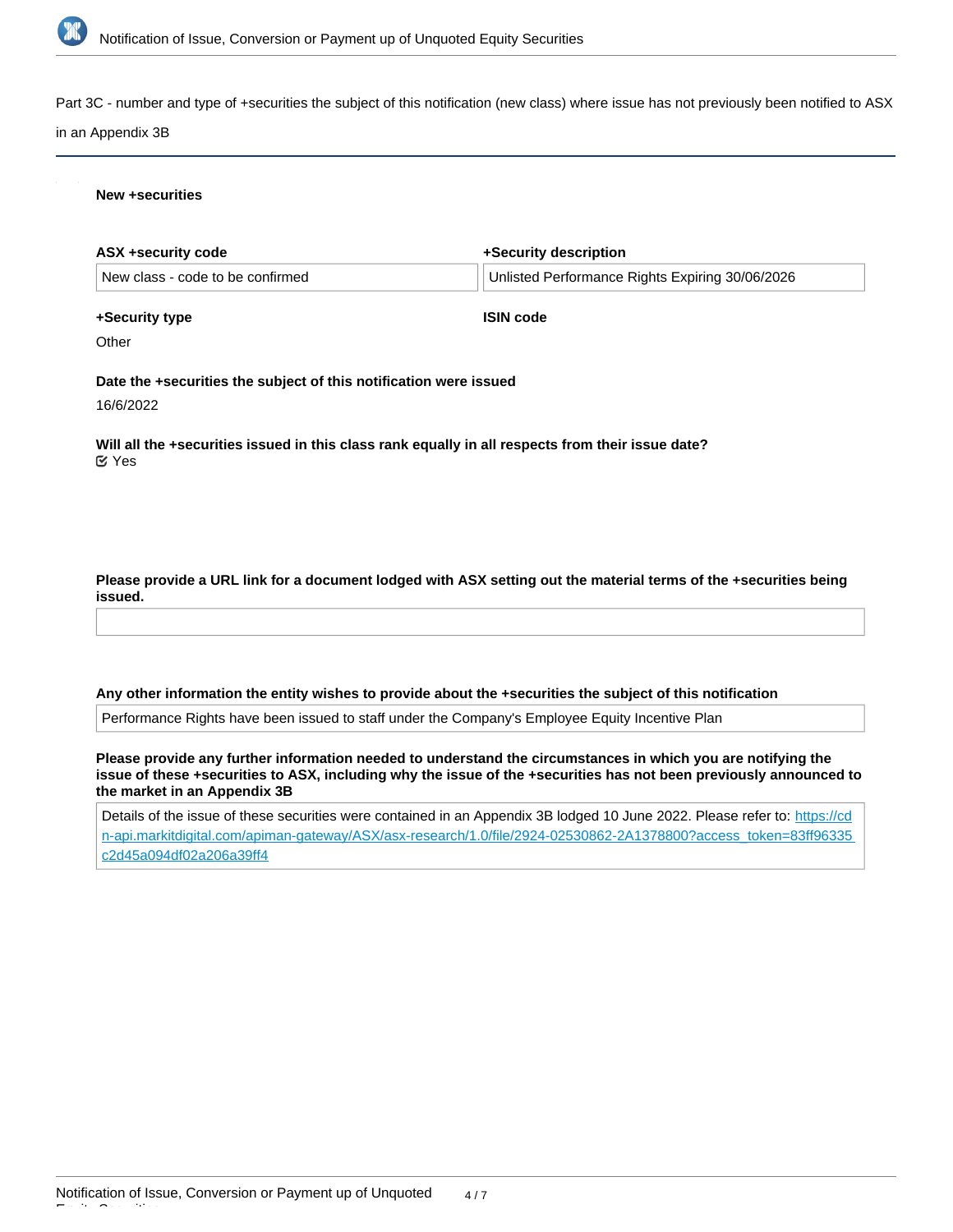

Issue details

### **Number of +securities**

512,599

**Were the +securities issued for a cash consideration?** No

**Please describe the consideration being provided for the +securities**

Issued to staff under the Company's Employee Equity Incentive Plan

**Purpose of the issue**

**Other** 

### **Additional Details**

Staff remuneration to reward retain & incentivise their roles & align interests to shareholders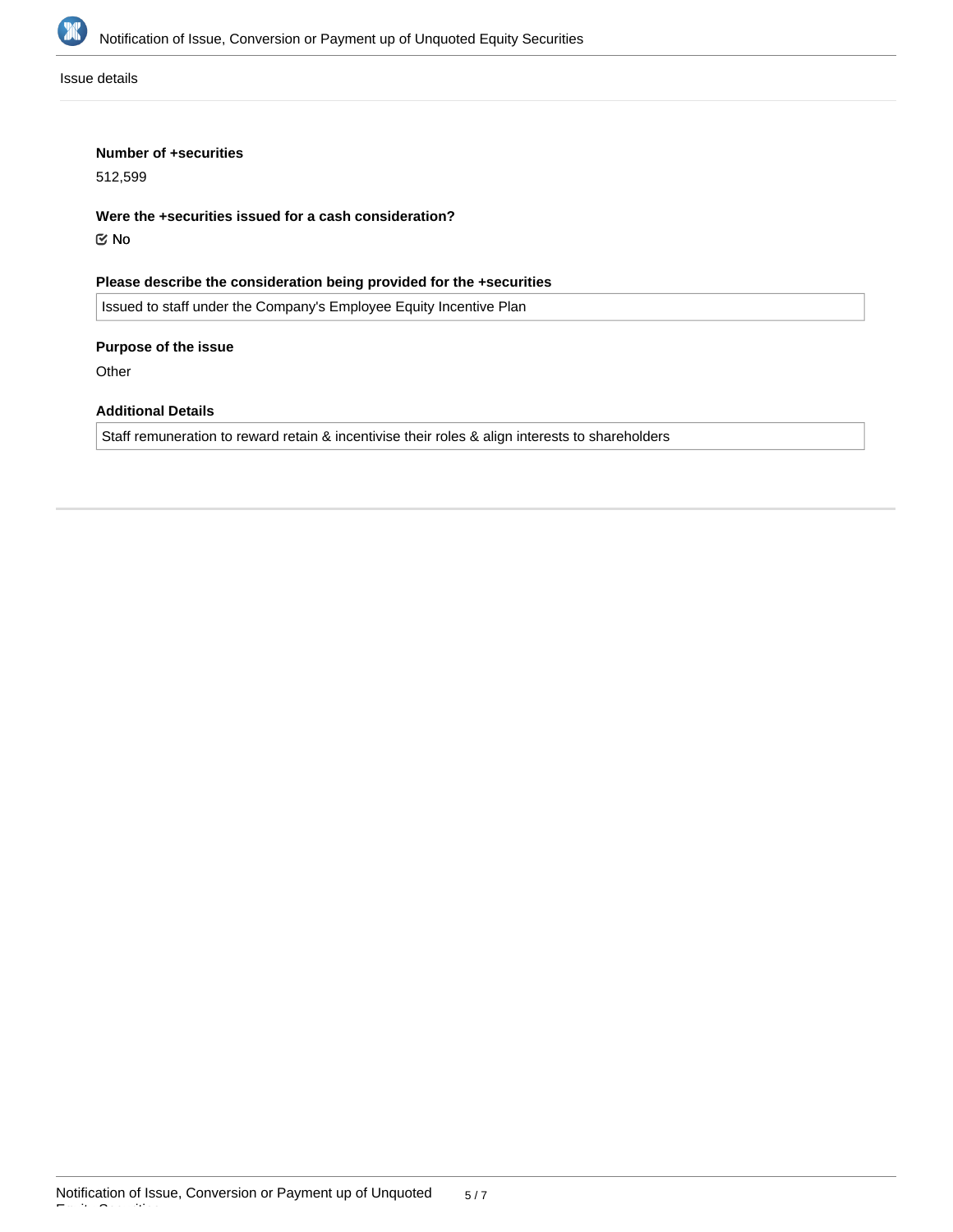

Part 4 - +Securities on issue

**Following the issue, conversion or payment up of the +securities the subject of this application, the +securities of the entity will comprise: (A discrepancy in these figures compared to your own may be due to a matter of timing if there is more than one application for quotation/issuance currently with ASX for processing.) 4.1 Quoted +Securities (Total number of each +class of +securities quoted) ASX +security code and description Total number of +securities on issue**

BLU : ORDINARY FULLY PAID 1,528,214,889

**4.2 Unquoted +Securities (Total number of each +class of +securities issued but not quoted on ASX)**

| ASX +security code and description                                                 | <b>Total number of</b><br>+securities on issue |
|------------------------------------------------------------------------------------|------------------------------------------------|
| New class - code to be confirmed : Unlisted Performance Rights Expiring 30/06/2026 | 512.599                                        |